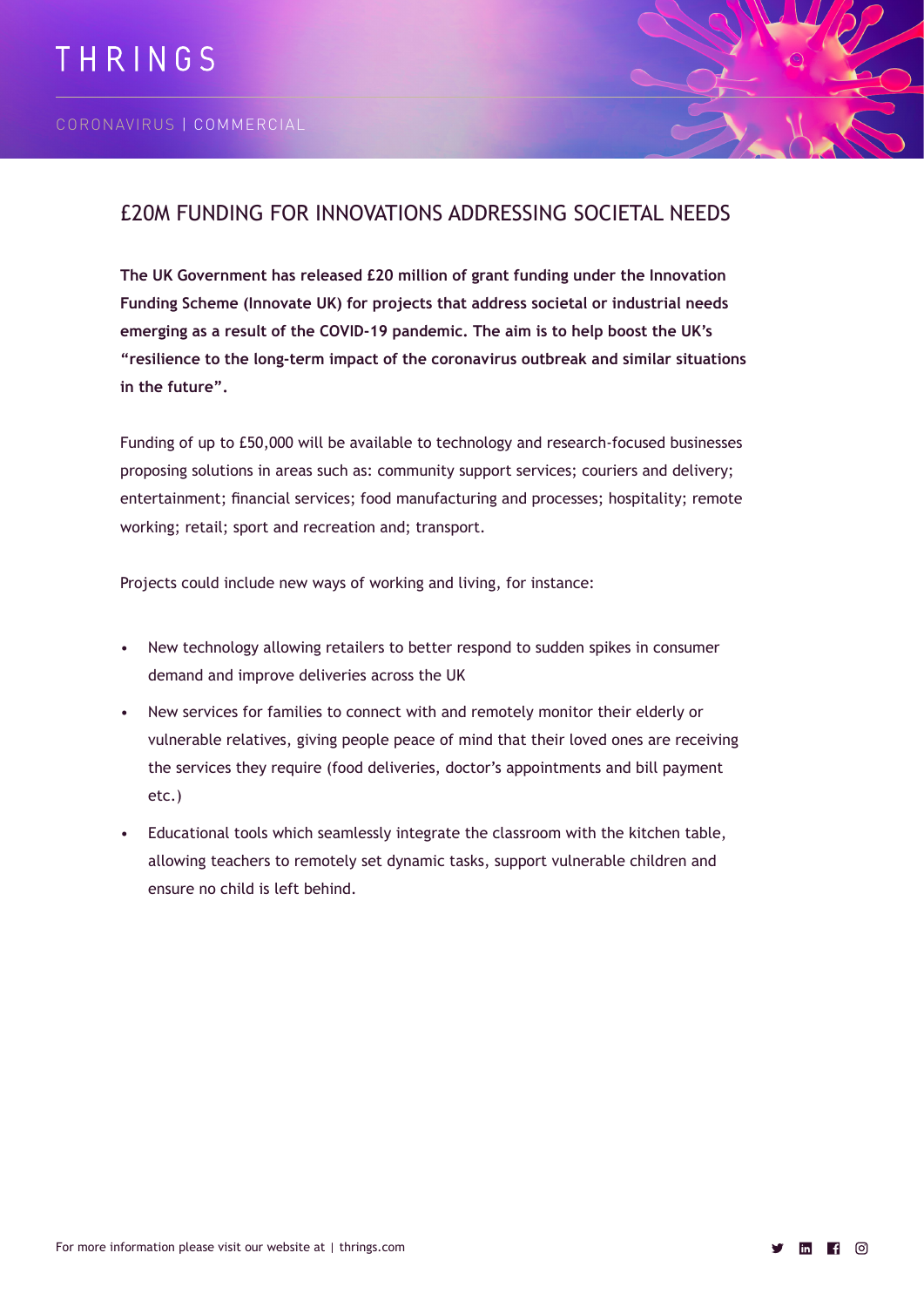

# **ELIGIBILITY**

The Government funding will be made as a "de minimis grant". This means that any applicant who applies will need to declare any and all de minimis awards, from any source of public funding, during the current and previous two fiscal years. In order to be eligible for the funding, your project must:

- Have total eligible costs of between £25,000 and £50,000
- Be able to start by 1 June 2020 (at the latest)
- Be no longer than 6 months in duration

In order to lead a project, your organisation or business must:

- Be a UK registered business of any size
- Carry out its project work in the UK
- Intend to deliver the proposed outcomes for UK domestic or global benefit

Subcontractors are allowed to be a part of the funding, with the UK Government expecting subcontractor costs to be justified and appropriate to the total eligible project costs.

Sole traders are not eligible for this funding.

#### FUNDING

Each organisation can apply for up to £50,000 (within the de minimis limits). An organisation or business can claim 100 percent of their projects costs, up to the maximum of £50,000. This funding will be paid in advance of the project start date.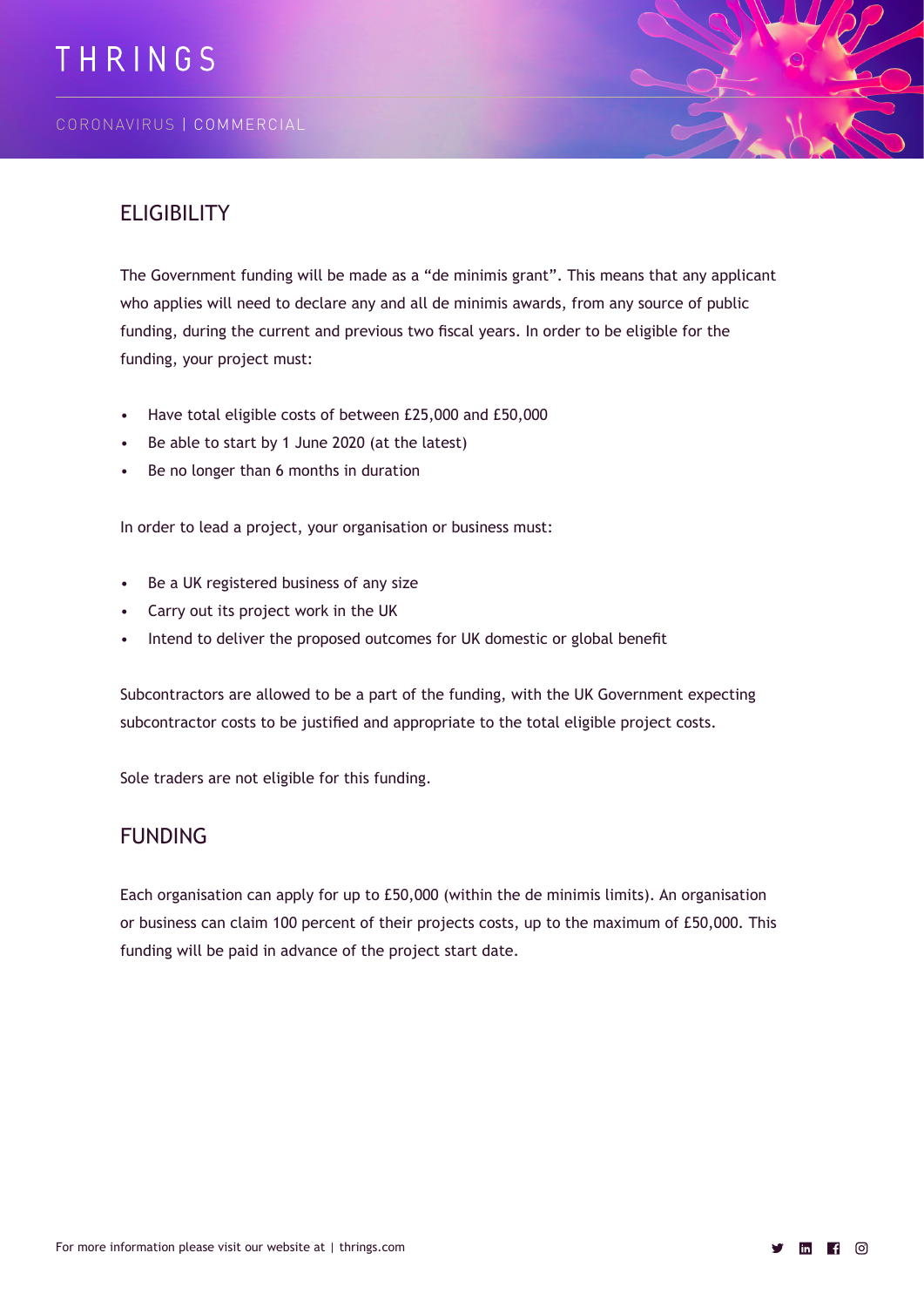

#### BUSINESS PROPOSAL

The government has provided the following advice on what an application must demonstrate in order to apply for the funding:

- A clearly innovative and ambitious idea, which would realistically and significantly meet a societal need that has emerged, or increased, due to the COVID-19 pandemic - or the need of an industry that has been severely impacted and/or permanently disrupted
- The capacity and capability to deliver the project successfully and on time during the working restrictions of COVID-19
- The ability to start your project no later than June 2020
- Value for money

### PROJECTS THAT WILL NOT BE FUNDED

The Government has advised that they will not fund proposals that:

- Cannot be undertaken within the working restrictions of COVID-19
- Do not evidence the potential for significant and positive economic and/or societal impact, or value for money
- Are re-submissions of previous Innovate UK applications
- Are focused on aquaculture and fisheries, road freight transport or the production of agricultural products (due to de minimis restrictions)
- Would directly duplicate other UK Government activities already underway addressing the current COVID-19 healthcare situation (e.g. increasing the supply of ventilators and vaccines)
- Do not address how potentially negative outcomes (e.g. on the environment) would be considered

# APPLICATIONS

Funding applications opened on 1 April and close at 12pm on 15 April 2020. Applicants will be notified of the outcome on 27 April 2020.